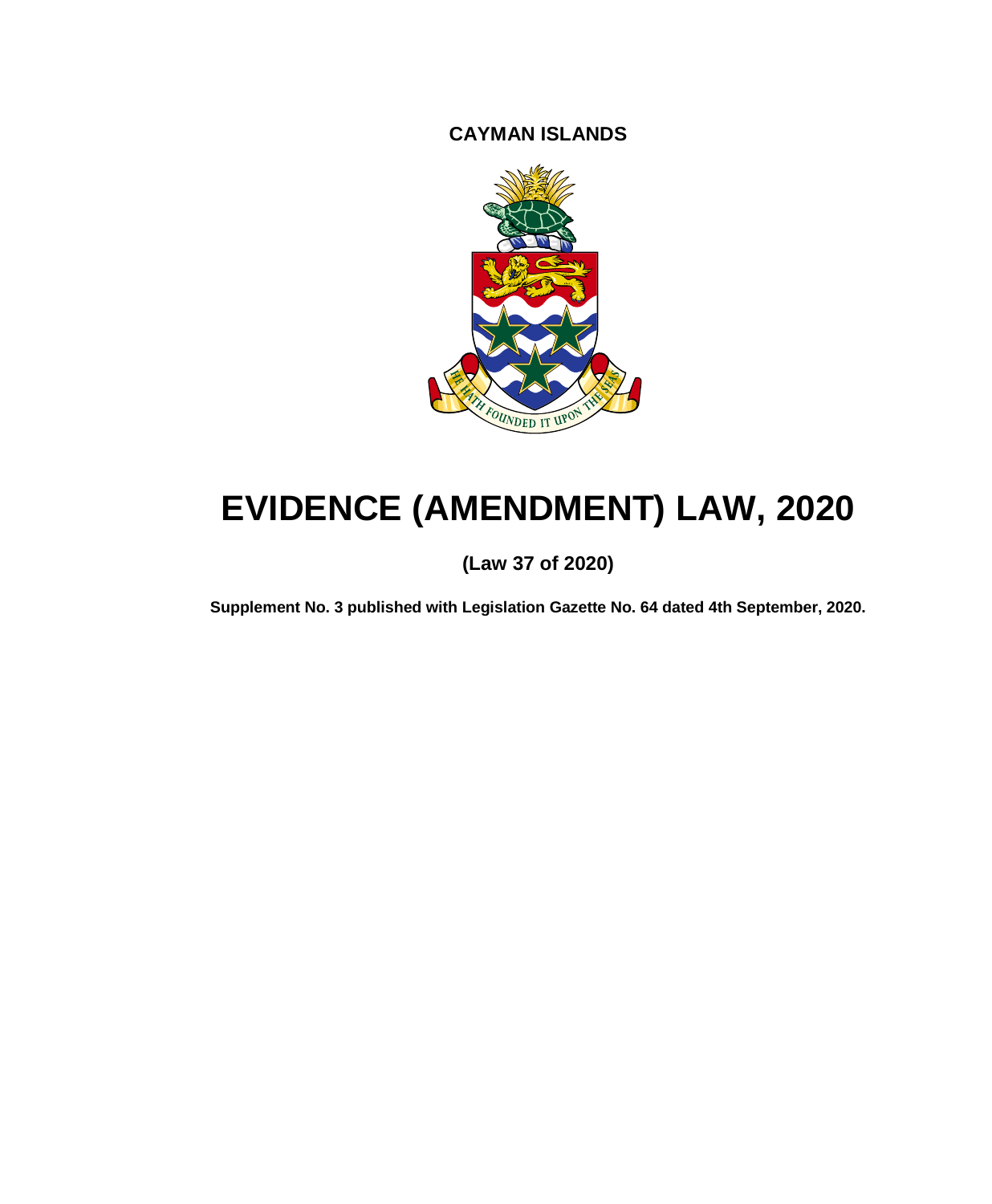# **PUBLISHING DETAILS**

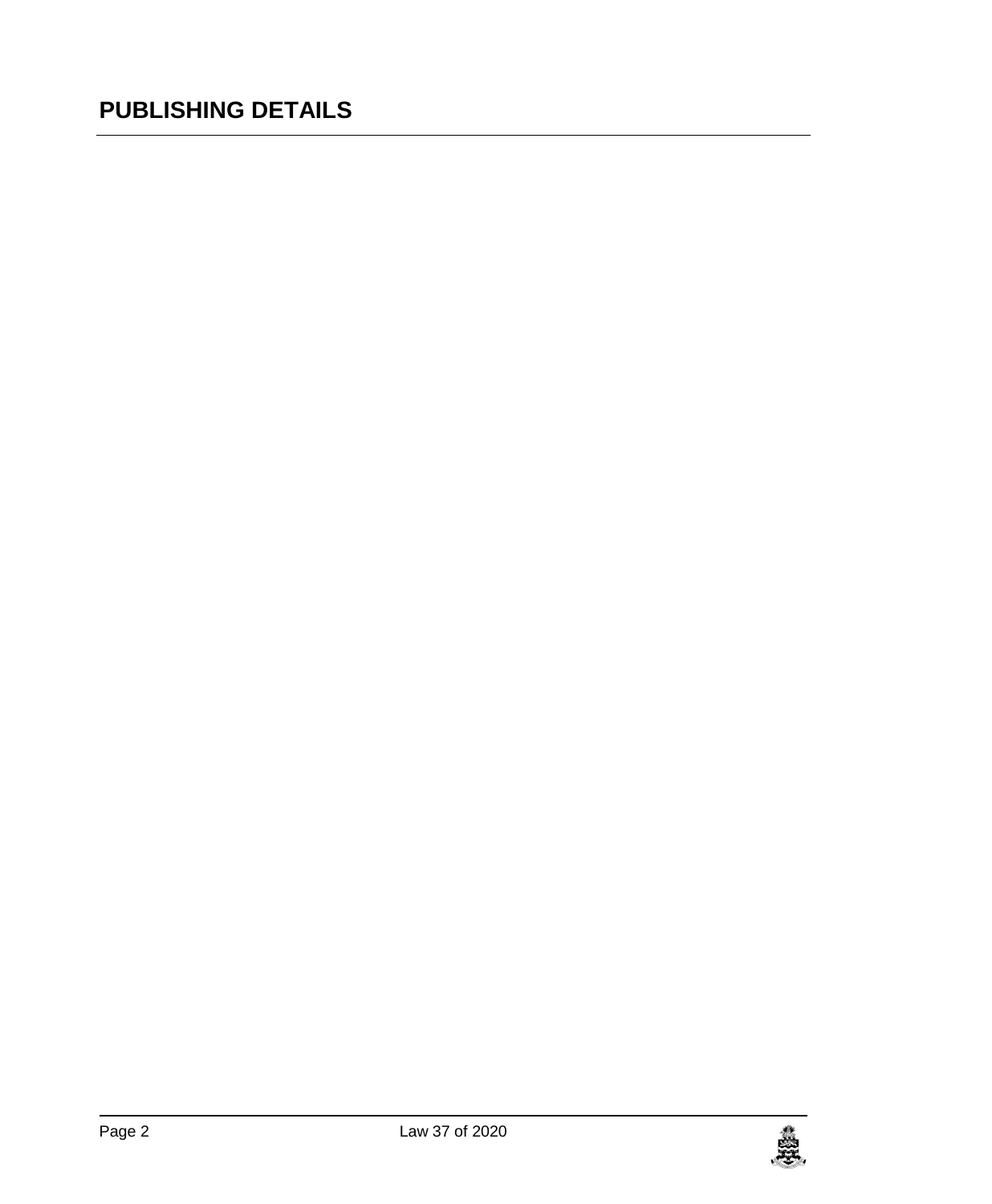# **CAYMAN ISLANDS**



# **EVIDENCE (AMENDMENT) LAW, 2020**

**(Law 37 of 2020)**

# **Arrangement of Sections**

| Section |                                                                                         | Page |
|---------|-----------------------------------------------------------------------------------------|------|
| 1.      |                                                                                         |      |
| 2.      |                                                                                         |      |
| 3.      | Repeal of section 19 and substitution - competence and compellability of accused's      |      |
|         |                                                                                         |      |
| 4.      |                                                                                         |      |
| 5.      | Amendment of section 51 - admissibility of certain hearsay evidence formerly admissible |      |
| 6.      | Amendment of section 53 - findings of adultery and paternity as evidence in civil       |      |
| 7.      | Amendment of section 55 - privilege against incrimination of self or spouse, etc8       |      |

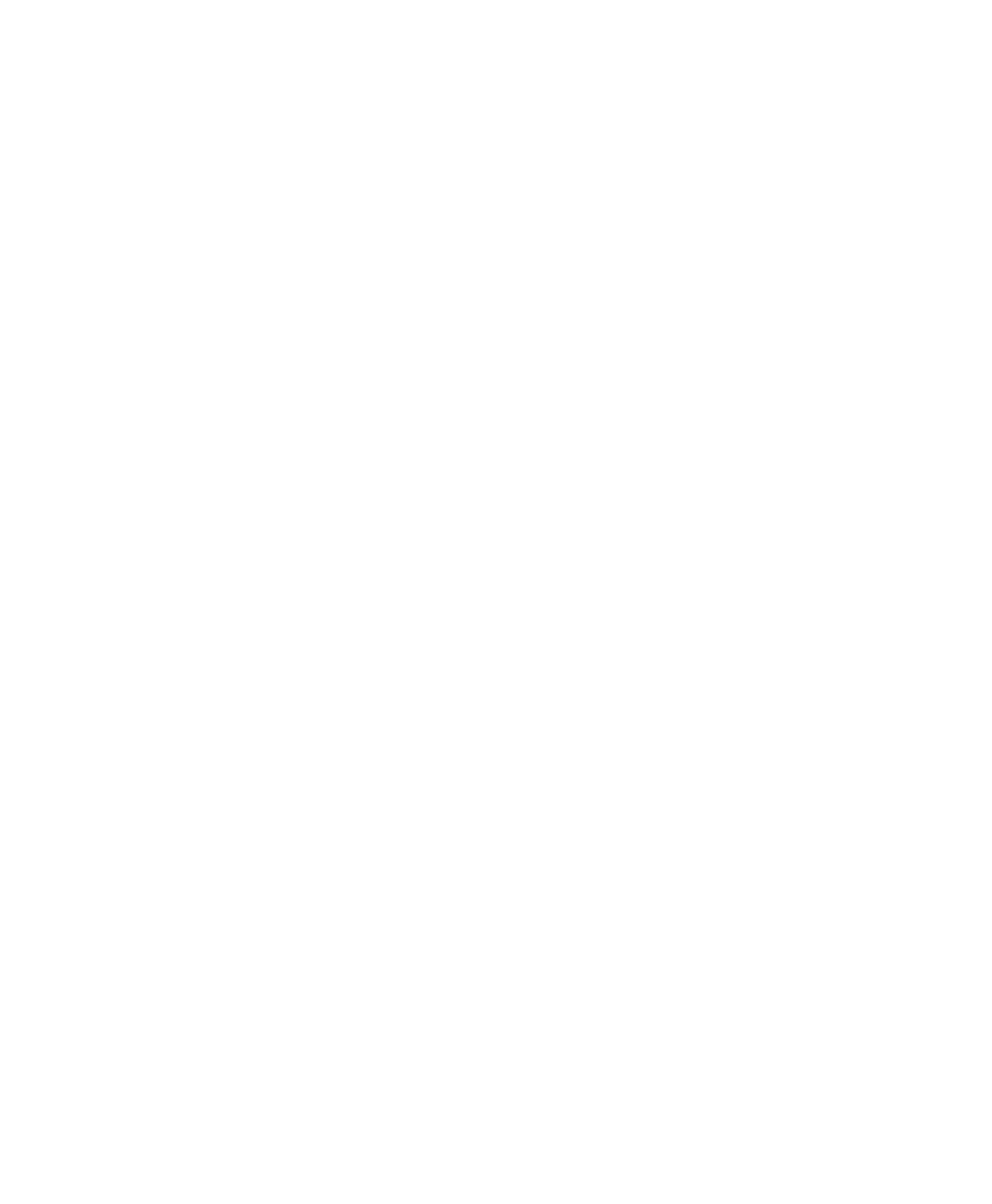## <span id="page-4-0"></span>**CAYMAN ISLANDS**

(Law 37 of 2020) I Assent,



**Martyn Roper Governor**

Date: 4th day of September, 2020

# **EVIDENCE (AMENDMENT) LAW, 2020**

# **(Law 37 of 2020)**

#### **A LAW TO AMEND THE EVIDENCE LAW (2019 REVISION) AS A CONSEQUENCE OF THE ENACTMENT OF THE CIVIL PARTNERSHIP LAW, 2020; AND FOR INCIDENTAL AND CONNECTED PURPOSES**

ENACTED by the Governor in accordance with section 81 of the Constitution, after consultation with the Premier, with the prior approval of the Secretary of State, and pursuant to instructions issued in accordance with section 31 of the Constitution.

### **1. Short title and commencement**

- **1**. (1) This Law may be cited as the Evidence (Amendment) Law, 2020.
	- (2) This Law comes into force immediately after the commencement of the *Civil Partnership Law, 2020*.

# <span id="page-4-1"></span>**2. Amendment of section 2 of the Evidence Law (2019 Revision) - definitions**

**2**. The *Evidence Law (2019 Revision)*, in this Law referred to as the "principal Law", is amended in section 2 by inserting in the appropriate alphabetical sequence the following definitions —

> " "**civil partner**" has the meaning assigned by the *Civil Partnership Law, 2020*; and

> "**civil partnership**" has the meaning assigned by the *Civil Partnership Law, 2020*;".

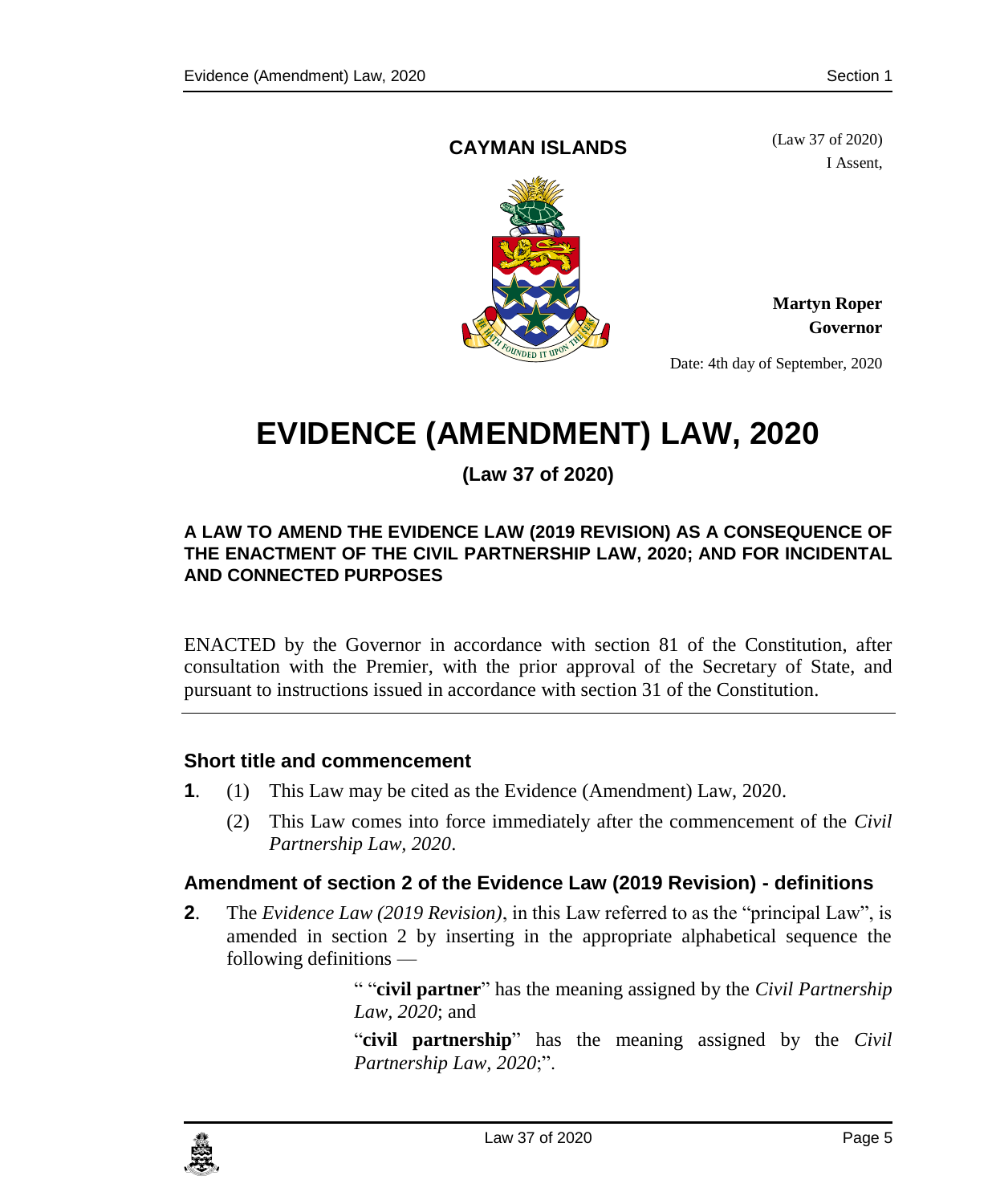## <span id="page-5-0"></span>**3. Repeal of section 19 and substitution - competence and compellability of accused's spouse**

**3**. The principal Law is amended by repealing section 19 and substituting the following section —

# **"Competence and compellability of accused's spouse or civil partner**

- **19**. (1) In any criminal proceedings the wife, husband or civil partner of the accused shall be competent to give evidence —
	- (a) subject to subsection (4), for the prosecution; and
	- (b) on behalf of the accused or any person jointly charged with the accused.
	- (2) In any criminal proceedings the wife, husband or civil partner of the accused shall, subject to subsection (4), be compellable to give evidence on behalf of the accused.
	- (3) In any criminal proceedings the wife, husband or civil partner of the accused shall, subject to subsection (4), be compellable to give evidence for the prosecution or on behalf of any person jointly charged with the accused if —
		- (a) the offence charged involves an assault on, or injury or threat of injury to, the wife, husband or civil partner of the accused or a person who was at the material time under the age of sixteen;
		- (b) the offence charged is a sexual offence alleged to have been committed in respect of a person who was at the material time under that age; or
		- (c) the offence charged consists of attempting or conspiring to commit, or of aiding, abetting, counselling, procuring or inciting the commission of, an offence falling within paragraph (a) or (b).
	- (4) Where a husband and wife or civil partners are jointly charged with an offence neither spouse or civil partner shall, at the trial, be competent or compellable by virtue of subsection  $(1)(a)$ ,  $(2)$  or  $(3)$  to give evidence in respect of that offence unless that spouse or civil partner is not, or is no longer, liable to be convicted of that offence at the trial as a result of pleading guilty or for any other reason.
	- (5) In any criminal proceedings a person who has been but is no longer married to the accused or in a civil partnership with the accused shall be competent and compellable to give evidence as if that person and the accused had never been married or in a civil partnership.

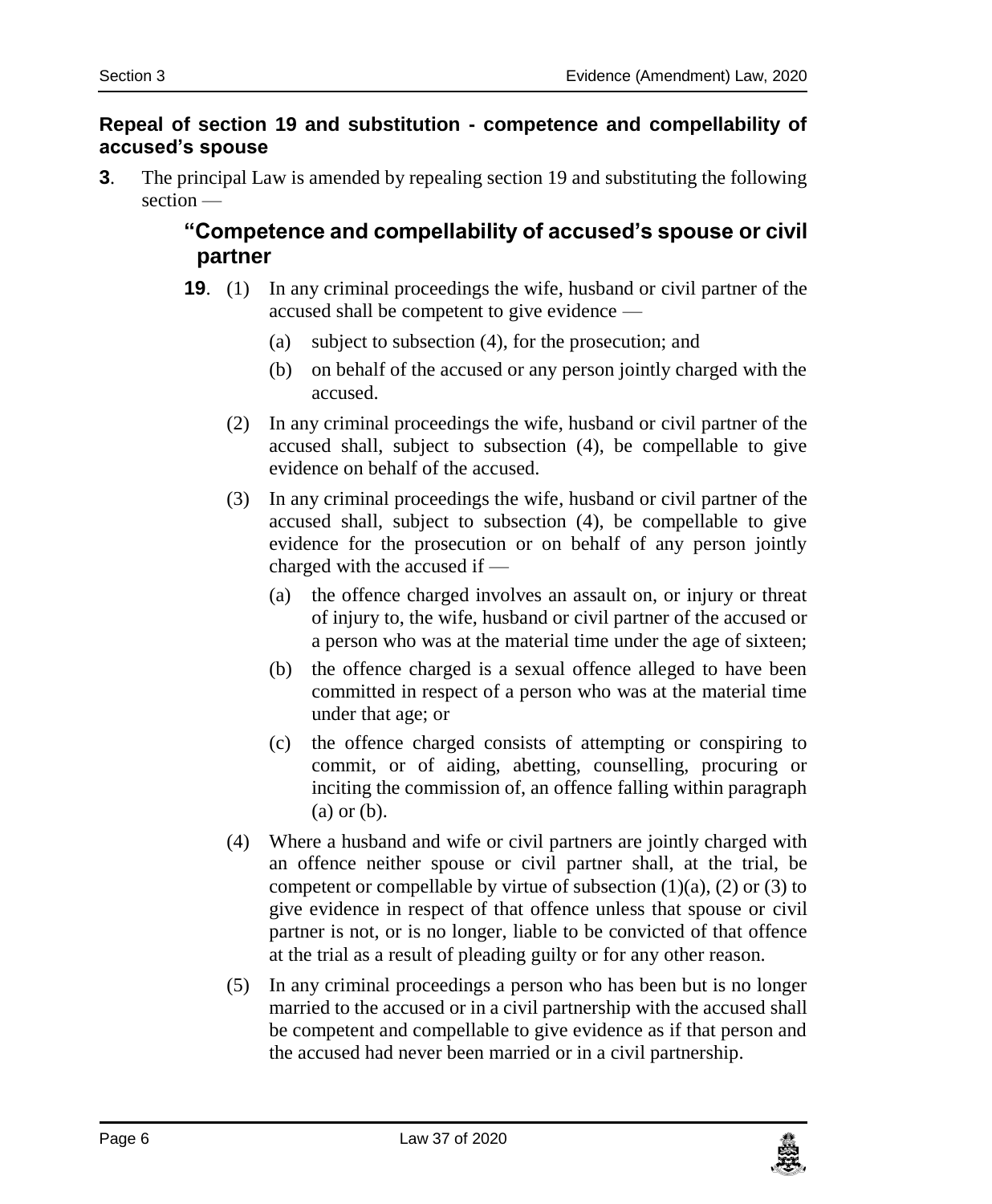- (6) Where in any criminal proceedings the age of a person at any time is material for the purposes of subsection (3), the age of the person at the material time shall for the purposes of that provision be deemed to be or to have been that which appears to the court to be or have been the person's age at that time.
- (7) The failure of the wife, husband or civil partner of the accused to give evidence shall not be made the subject of any comment by the prosecution.".

# <span id="page-6-0"></span>**4. Amendment of section 42 - parties as witnesses in civil cases**

**4**. The principal Law is amended in section 42 by inserting after the word "spouses" the words "or civil partners".

### <span id="page-6-1"></span>**5. Amendment of section 51 - admissibility of certain hearsay evidence formerly admissible at common law**

- **5**. The principal Law is amended in section 51(4)(b) as follows
	- (a) by inserting after the word "marriage" where it twice appears the words "or civil partnership"; and
	- (b) by deleting the words ", as the case may be".

# <span id="page-6-2"></span>**6. Amendment of section 53 - findings of adultery and paternity as evidence in civil proceedings**

- **6**. The principal Law is amended in section 53 as follows
	- (a) in subsection  $(1)(a)$ , by inserting after the word "matrimonial" the words "or a civil partnership";
	- (b) in subsection  $(2)(b)$ , by inserting after the word "matrimonial" the words ", civil partnership"; and
	- (c) in subsection (3), by inserting after the word "matrimonial" the words ", civil partnership".